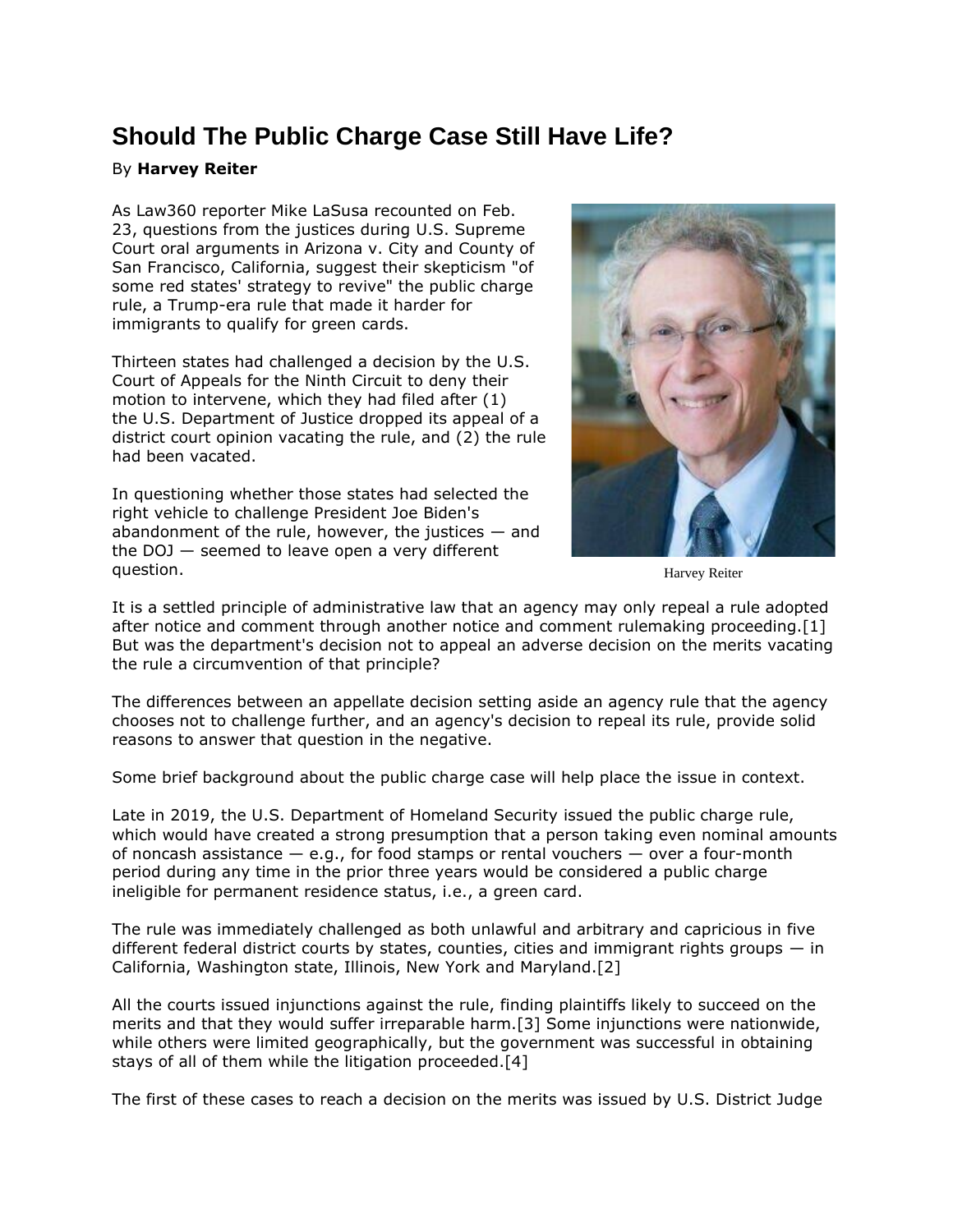Gary Feinerman in the [U.S. District Court for the Northern District of Illinois](https://www.law360.com/agencies/u-s-district-court-for-the-northern-district-of-illinois) on Nov. 2, 2020.[5] Finding the rule both contrary to law and arbitrary and capricious, he ordered the rule set aside.[6]

The Trump administration appealed that ruling to the [U.S. Court of Appeals for the Seventh](https://www.law360.com/agencies/u-s-court-of-appeals-for-the-seventh-circuit)  [Circuit](https://www.law360.com/agencies/u-s-court-of-appeals-for-the-seventh-circuit) in late 2020, but before the case could be argued, the Biden administration notified the Seventh Circuit that it was withdrawing its appeal and the Supreme Court that it was withdrawing its petition for certiorari.[7]

The mandate then issued and DHS announced that, since the rule had been vacated, it would resume evaluating permanent residence applications under its previous public charge rule policy.[8]

There seemed little dispute between the justices, as Justice Amy Coney Barrett stated during oral argument, that "one administration is not obliged to defend the rule adopted by the prior administration."[9] So, what would be left of the public charge rule once the Seventh Circuit appeal had been dropped?

As LaSusa writes in his article, Justice Elena Kagan seemed to suggest that while there was no basis to overturn the Ninth Circuit's decision, "Why don't we just say, you know, you have a good point about circumvention of the [Administrative Procedure Act], go bring an APA action?"[10] And Chief Justice John Roberts similarly questioned "the ease with which a decision in your favor will make it for ... an incoming administration to avoid notice-andcomment review."[11]

Their questions apparently stem from what DOJ counsel reiterated at oral argument: "the federal government doesn't believe district court judges have the authority to issue nationwide vacaturs of federal rules," according to LaSusa.[12]

During the Trump administration, the government enjoyed significant success in trimming back nationwide preliminary injunctions by single federal district court judges in the public charge litigation.[13]

And, spurred on by the skepticism of several members of the court about the wisdom of giving a single district court judge such authority,[14] the DOJ under Attorney General Merrick Garland, faced with a number of red state motions for preliminary injunctions against Biden administration regulations, has continued that general opposition to nationwide injunctions.

The government's position seems to be this: While it believes individual judges lack authority to issue nationwide injunctions, wrongly decided or not, the DOJ had elected not to challenge the district court's ruling. And that decision not to appeal was not for a court to second-guess.[15]

But was Judge Feinerman's ruling a nationwide injunction? In tacitly conceding as much, the department has made two mistakes.

It has wrongly conflated the court's obligation to set aside an unlawful agency rulemaking with an injunction that, by definition, blocks enforcement of the rule. And it has ignored that in APA cases, the statute draws no distinction between the obligations and powers district courts and circuit courts of appeal have in disposing of the merits of challenges to final agency action.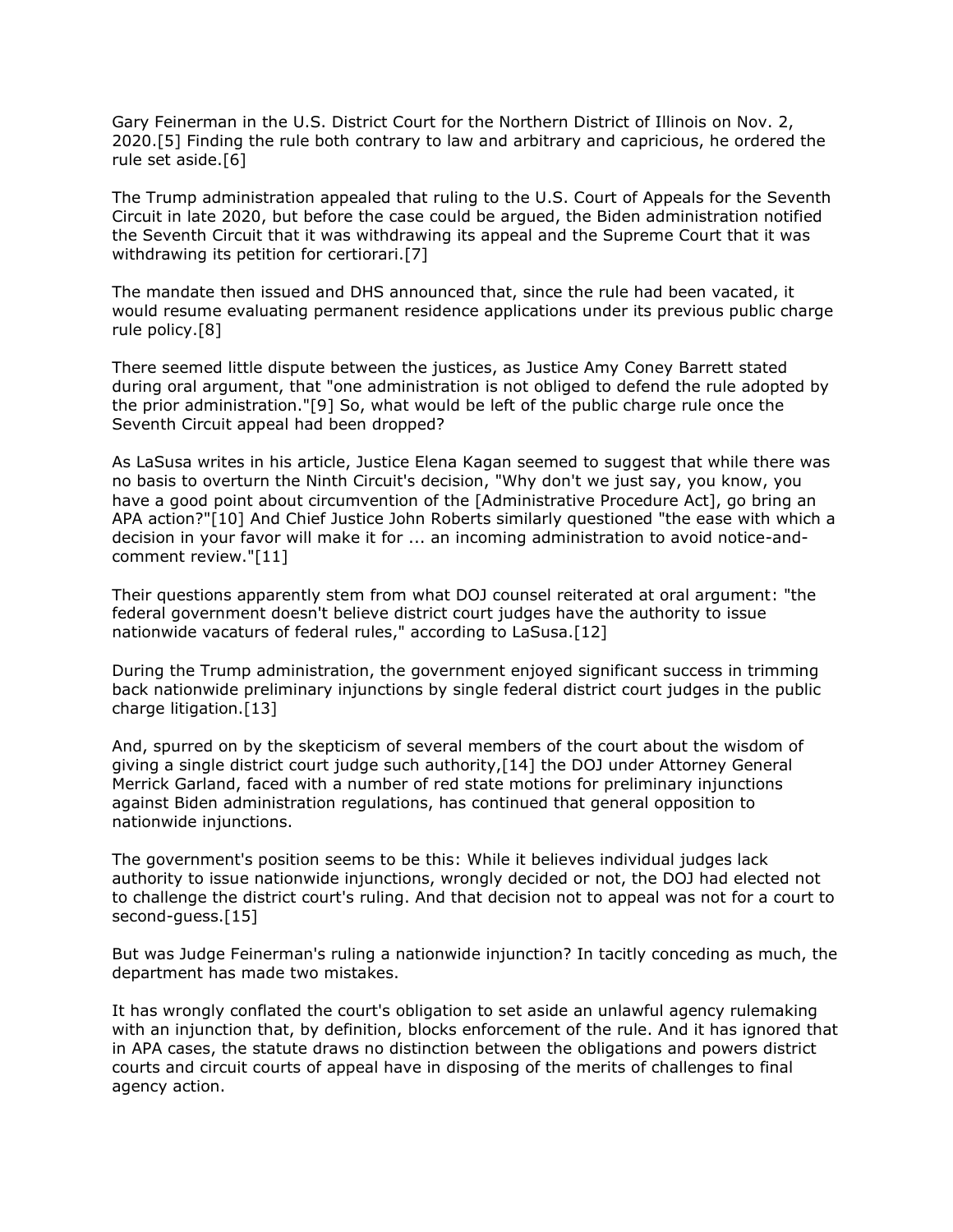The Supreme Court has recognized a distinction between stays of agency rules and preliminary injunctions similar to the distinction between merits decisions of unlawfulness and preliminary injunctions. Under Title 5 of the U.S. Code, Section 705, a reviewing court may grant a stay of an agency's orders.

But while the standards for granting preliminary injunctions and stays are comparable,[16] the nature of the relief provided is quite different:

Both can have the practical effect of preventing some action before the legality of that action has been conclusively determined. But a stay achieves this result by temporarily suspending the source of authority to act  $-$  the order or judgment in question  $-$  not by directing an actor's conduct. A stay "simply suspend[s] judicial alteration of the status quo," while injunctive relief "grants judicial intervention that has been withheld by lower courts."[17]

Whether a district court or a circuit court renders a decision on the merits rejecting final agency action as unlawful or arbitrary and capricious, the APA similarly commands the court to set aside the rule or order.[18]

To be sure, there are limited instances in which the court will remand an agency decision without vacatur, [19] but vacatur is the norm [20] and setting aside or vacating final agency action is not enjoining its operation, it is rendering it a nullity.

Even where a court remands without vacatur because an agency has acted arbitrarily, there is no requirement that the agency reopen its rule for further notice and comment unless the agency adds new material to the record on remand and the new material was of such "central relevance to the rule that the rule would have been significantly changed if such error had not been made," as noted in the 2004 D.C. Circuit case, West Virginia v. EP[A.](https://advance.lexis.com/api/search?q=2004%20U.S.%20App.%20LEXIS%206939&qlang=bool&origination=law360&internalOrigination=article_id%3D1469672%3Bcitation%3D2004%20U.S.%20App.%20LEXIS%206939&originationDetail=headline%3DShould%20The%20Public%20Charge%20Case%20Still%20Have%20Life%3F&) [21]

In this respect, the district court's obligations are indistinguishable from that of a circuit court of appeals. Section 706 of the APA governs the obligations of the reviewing court. Like a circuit court, when a district court hears an APA case, it "sits as an appellate tribunal," as noted in American Bioscience Inc. v. Thompson, in 2001 in the [U.S. Court of Appeals for the](https://www.law360.com/agencies/u-s-court-of-appeals-for-the-district-of-columbia-circuit)  [District of Columbia Circuit.](https://www.law360.com/agencies/u-s-court-of-appeals-for-the-district-of-columbia-circuit)[22]

Judge Feinerman's decision, therefore, was an appellate decision by a reviewing court. It cannot be said, moreover, that the agency failed to defend the public charge rule. The Cook County plaintiffs appealed the rule to Judge Feinerman and the DOJ vigorously defended the rule. But it lost.

Some agency actions are directly reviewable by the circuit courts of appeal — for example, rulings by the [Occupational Safety and Health Review Commission,](https://www.law360.com/agencies/occupational-safety-and-health-review-commission) the [Federal](https://www.law360.com/agencies/federal-communications-commission)  [Communications Commission](https://www.law360.com/agencies/federal-communications-commission) and the [Federal Energy Regulatory Commission.](https://www.law360.com/agencies/federal-energy-regulatory-commission)

And it is not at all unusual for the agency  $-$  whether during a single administration or when administrations change — to accept the appellate decisions when they lose. Indeed, it is the unusual case when the agency would seek rarely granted rehearing en banc or Supreme Court review.

The latter course, in fact, will require approval of the solicitor general. When it loses, the agency, to this author's knowledge, has never claimed that the invalidated rule is invalid only as applied to the parties that sought judicial review.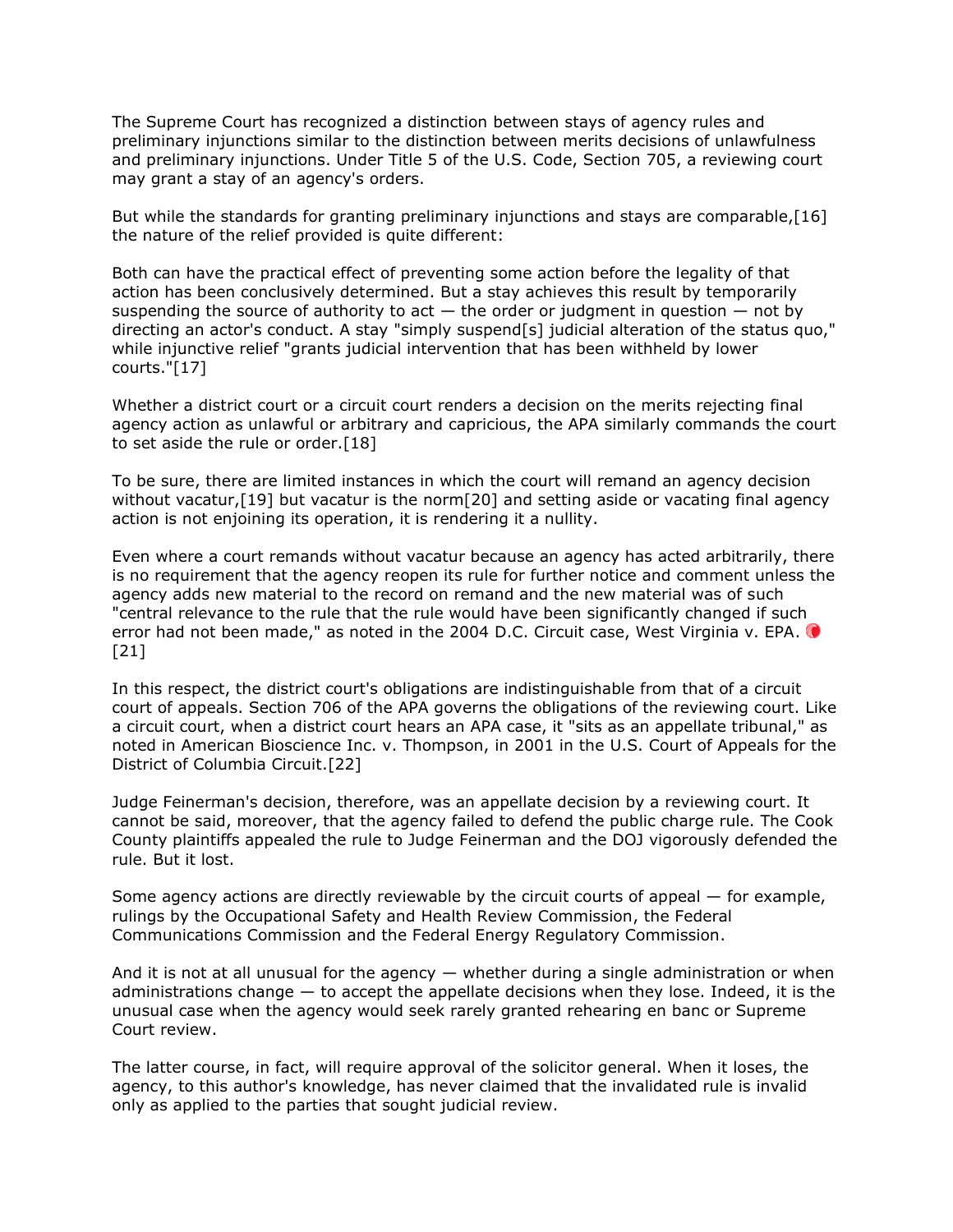And it is even more doubtful that after an agency's rule is struck down by a circuit court of appeals that a party that had never intervened to defend the rule while its fate was still in doubt would be allowed to intervene to defend the rule after it had been vacated.[23]

That, however, is effectively what the states in the public charge case would seek even though they had ample opportunity to (1) participate in the agency rulemaking proceeding to support what was first a proposed rule or (2) intervene in the district court proceedings to defend the rule. They did neither of those things.

If states were permitted to intervene in the Illinois district court case and revive the public charge rule after a merits decision, it would open the door to parties to intervene in and revive circuit court cases whenever the losing agency failed to take the case further. Would a case finally be dead once rehearing en banc was denied, or would the losing agency have to seek certiorari?

To be sure, when parties file complaints in federal district court to challenge agency rules under the Administrative Procedure Act, they can do some forum shopping. And, as a result, it is possible that there may be conflicting decisions on the very same agency case by different district court judges. That is unlike the statutory scheme for review of FCC, FERC or [Occupational Safety and Health Administration](https://www.law360.com/agencies/occupational-safety-and-health-administration) orders in the circuit courts of appeal.

If cases are filed in multiple circuit courts, they are ultimately transferred to a single circuit court that will hear the case.[24] But the answer to this problem is not to create an artificial distinction between unappealed merits decisions by district court judges and their circuit court counterparts — or worse to allow post-judgment interventions in circuit court cases when the agencies do not take their appeals as far as possible.

Rather, the better course would be to reform the appeals process so that multiple district court cases challenging the same agency rulings are consolidated, randomly, in a single district court.

Five district court judges found challenges to the Trump-era public charge rule likely unlawful and arbitrary and capricious under the APA. And one said so in a merits ruling that the Biden administration, as was its right, chose not to appeal.

Since then, DHS has launched a new public charge rulemaking proceeding where Arizona and other states are free to file comments that the agency will be obligated to consider.[25] Let's hope that in the meantime the courts finally put the former rule to a merciful death.

*Correction: A previous version of this article misidentified the 2004 U.S. District Court decision in West Virginia v. EPA. The error has been corrected.*

*[Harvey L. Reiter](https://www.stinson.com/people-HarveyReiter) is a partner at [Stinson LLP.](https://www.law360.com/firms/stinson-llp) He is also an adjunct professor at [George](https://www.law360.com/companies/george-washington-university)  [Washington University Law School.](https://www.law360.com/companies/george-washington-university)*

*The opinions expressed are those of the author(s) and do not necessarily reflect the views of the firm, its clients, or Portfolio Media Inc., or any of its or their respective affiliates. This article is for general information purposes and is not intended to be and should not be taken as legal advice.*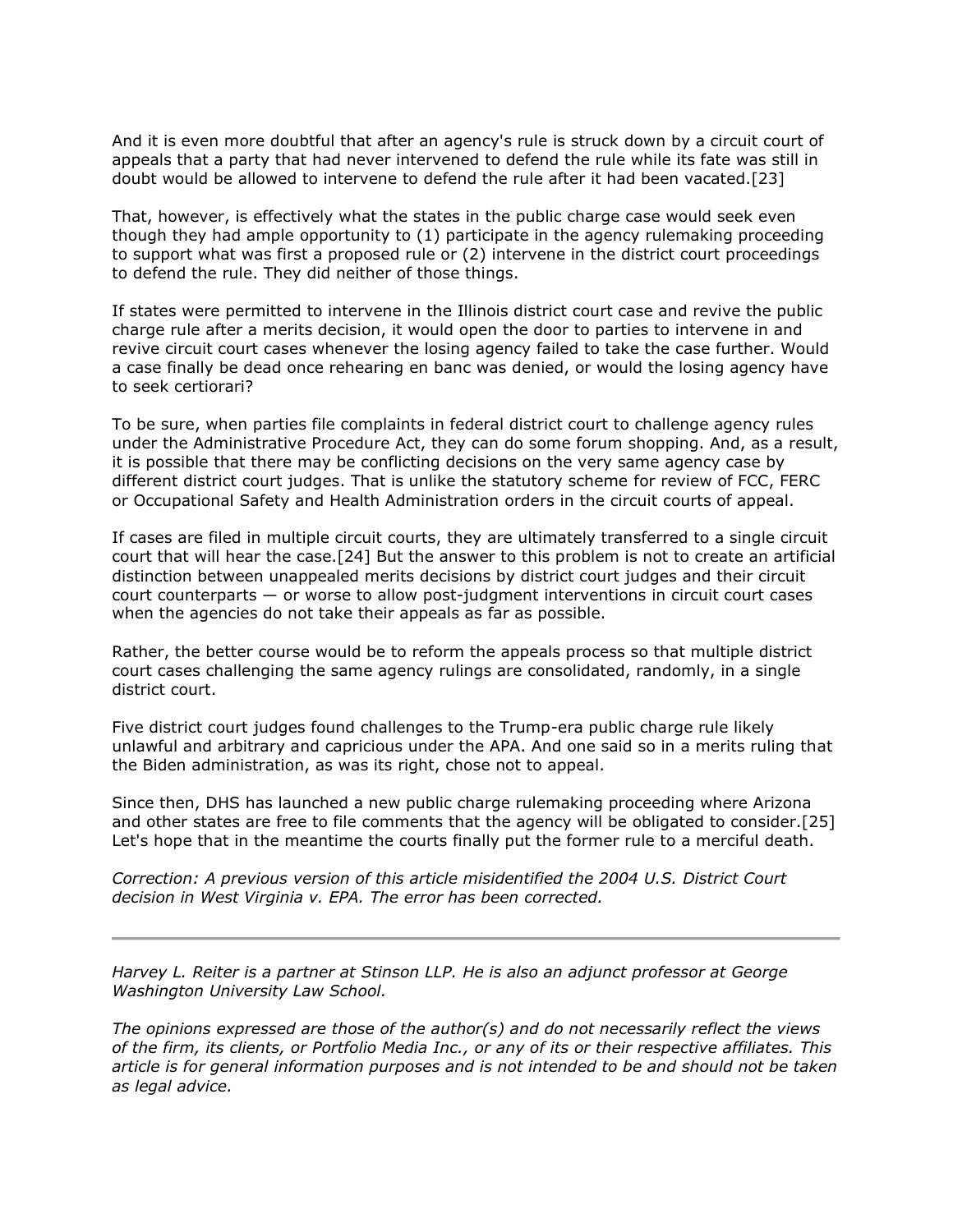[1] [Action on Smoking and Health v. Civil Aeronautics Board](https://advance.lexis.com/api/search?q=1983%20U.S.%20App.%20LEXIS%2026261&qlang=bool&origination=law360&internalOrigination=article_id%3D1469672%3Bcitation%3D1983%20U.S.%20App.%20LEXIS%2026261&originationDetail=headline%3DShould%20The%20Public%20Charge%20Case%20Still%20Have%20Life%3F&) 0[,](https://advance.lexis.com/api/search?q=1983%20U.S.%20App.%20LEXIS%2026261&qlang=bool&origination=law360&internalOrigination=article_id%3D1469672%3Bcitation%3D1983%20U.S.%20App.%20LEXIS%2026261&originationDetail=headline%3DShould%20The%20Public%20Charge%20Case%20Still%20Have%20Life%3F&) 713 F.2d 795, 798-801 (D.C. Cir. 1983). See also [American Fed'n of Gov't Employees v. NLRB](https://advance.lexis.com/api/search?q=1985%20U.S.%20App.%20LEXIS%2023764&qlang=bool&origination=law360&internalOrigination=article_id%3D1469672%3Bcitation%3D1985%20U.S.%20App.%20LEXIS%2023764&originationDetail=headline%3DShould%20The%20Public%20Charge%20Case%20Still%20Have%20Life%3F&) (0[,](https://advance.lexis.com/api/search?q=1985%20U.S.%20App.%20LEXIS%2023764&qlang=bool&origination=law360&internalOrigination=article_id%3D1469672%3Bcitation%3D1985%20U.S.%20App.%20LEXIS%2023764&originationDetail=headline%3DShould%20The%20Public%20Charge%20Case%20Still%20Have%20Life%3F&) 777 F.2d 751, 759 (D.C. Cir. 1985).

[2] Public Charge Ground of Inadmissibility, Notice of Proposed Rulemaking, 87 Fed. Reg. 10470, 10586 (Feb. 24, 2022).

[3] Id.

[4] Id. The author was counsel to plaintiffs Immigrant Law Center of Minnesota, City of Gaithersburg, Md., the Jewish Community Relations Council, Maryland State Senator Jeff Waldsteicher and the Jewish Council for Public Affairs, which brought their own suit challenging the rule in Maryland federal district court. City of Gaithersburg et al. v. Dept. of Homeland Security, No. 8:19-cv-2851-PWG (D. Md. 2019).

[5] Id. at 10587, citing [Cook County v. Wolf](https://advance.lexis.com/api/search?q=2020%20U.S.%20Dist.%20LEXIS%20203434&qlang=bool&origination=law360&internalOrigination=article_id%3D1469672%3Bcitation%3D2020%20U.S.%20Dist.%20LEXIS%20203434&originationDetail=headline%3DShould%20The%20Public%20Charge%20Case%20Still%20Have%20Life%3F&)  $\bullet$ [,](https://advance.lexis.com/api/search?q=2020%20U.S.%20Dist.%20LEXIS%20203434&qlang=bool&origination=law360&internalOrigination=article_id%3D1469672%3Bcitation%3D2020%20U.S.%20Dist.%20LEXIS%20203434&originationDetail=headline%3DShould%20The%20Public%20Charge%20Case%20Still%20Have%20Life%3F&) 2020 WL 6393005 (N.D. Ill. Nov. 2, 2020).

[6] Id.

[7] Id.

[8] Id.

[9] Arizona et al. v. City and County of San Francisco, et al., No. 20-1775 Oral argument transcript, p. 18, lines 15-17 (Feb. 23, 2022) (Oral Argument).

[10] LaSusa, supra.

[11] La Susa, supra.

 $[12]$  Id.

[13] 87 Fed. Reg. at 10586.

[14] See, e.g., [Dept. of Homeland Security v. New York](https://advance.lexis.com/api/search?q=2020%20U.S.%20LEXIS%20813&qlang=bool&origination=law360&internalOrigination=article_id%3D1469672%3Bcitation%3D2020%20U.S.%20LEXIS%20813&originationDetail=headline%3DShould%20The%20Public%20Charge%20Case%20Still%20Have%20Life%3F&)  $\bullet$ [,](https://advance.lexis.com/api/search?q=2020%20U.S.%20LEXIS%20813&qlang=bool&origination=law360&internalOrigination=article_id%3D1469672%3Bcitation%3D2020%20U.S.%20LEXIS%20813&originationDetail=headline%3DShould%20The%20Public%20Charge%20Case%20Still%20Have%20Life%3F&) 140 Sc. Ct. 599 (Gorsuch, concurring).

[15] Oral Argument, Tr., p. 50, line 11-25; p. 50, lines 17-21 (agreeing that "the Northern District of Illinois erred when it issues a nationwide injunction"); p. 76, line1- p. 77, line 9.

[16] [Nken v. Holder](https://advance.lexis.com/api/search?q=2009%20U.S.%20LEXIS%203121&qlang=bool&origination=law360&internalOrigination=article_id%3D1469672%3Bcitation%3D2009%20U.S.%20LEXIS%203121&originationDetail=headline%3DShould%20The%20Public%20Charge%20Case%20Still%20Have%20Life%3F&)  $\bullet$ [,](https://advance.lexis.com/api/search?q=2009%20U.S.%20LEXIS%203121&qlang=bool&origination=law360&internalOrigination=article_id%3D1469672%3Bcitation%3D2009%20U.S.%20LEXIS%203121&originationDetail=headline%3DShould%20The%20Public%20Charge%20Case%20Still%20Have%20Life%3F&) 556 U.S. 418, 428–29; 129 S. Ct. 1749, 1758 (2009).

[17] Id.

[18] Under the APA, a "reviewing court" is directed to "hold unlawful and set aside agency action ... found to be… arbitrary, capricious, an abuse of discretion, or otherwise not in accordance with law. 5 U.S. Code § 706(2)(A).

[19] See, e.g., [Black Oak Energy, LLC v. FERC](https://advance.lexis.com/api/search?q=2013%20U.S.%20App.%20LEXIS%2016201&qlang=bool&origination=law360&internalOrigination=article_id%3D1469672%3Bcitation%3D2013%20U.S.%20App.%20LEXIS%2016201&originationDetail=headline%3DShould%20The%20Public%20Charge%20Case%20Still%20Have%20Life%3F&) (0[,](https://advance.lexis.com/api/search?q=2013%20U.S.%20App.%20LEXIS%2016201&qlang=bool&origination=law360&internalOrigination=article_id%3D1469672%3Bcitation%3D2013%20U.S.%20App.%20LEXIS%2016201&originationDetail=headline%3DShould%20The%20Public%20Charge%20Case%20Still%20Have%20Life%3F&) 725 F. 3d 230, 244 (D. C. Cir. 2013) (recognizing that remand without vacatur would be appropriate when it is "plausible that the [agency] can redress its failure of explanation on remand while reaching the same result.").

[20] Where remand without vacatur would be "futile," vacatur is clearly the proper